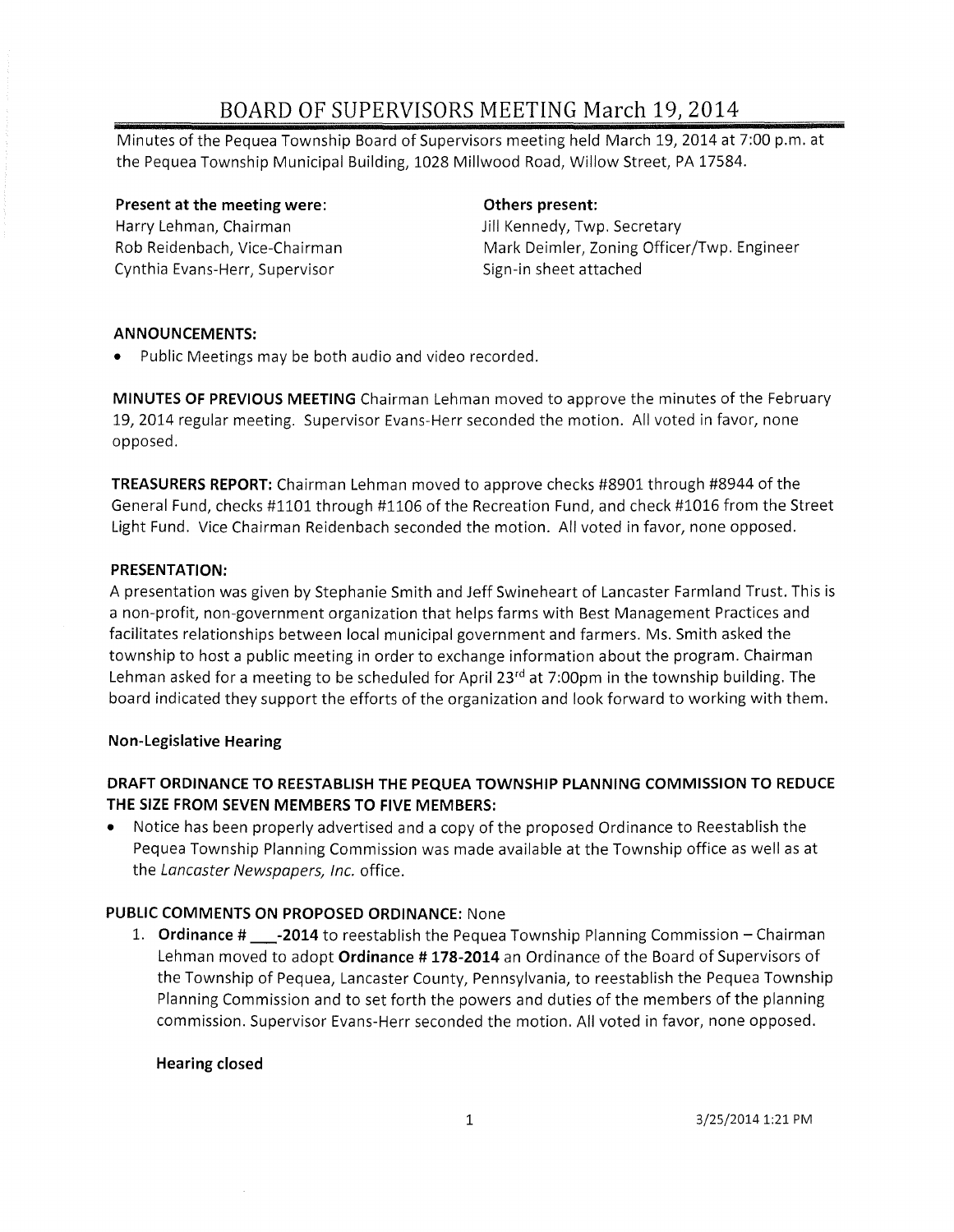#### **CONSIDER ADOPTION OF THE PROPOSED PEQUEA TOWNSHIP COMPREHENSIVE PLAN AMENDMENT:**

• Notice has been properly advertised and a copy of the proposed Resolution to adopt the Pequea Township Comprehensive Plan Amendment was made available at the Township office as well as at the Lancaster Newspapers, Inc. office

#### **PUBLIC COMMENTS ON THE PROPOSED RESOLUTION:** None

1. **Resolution # \_-2014** to adopt Final Comprehensive Plan Amendment - The Zoning Officer stated that the Comprehensive Amendment is a precursor to allow the zoning ordinance to be rewritten and it also allows for adjustments to the urban growth boundary as well as clerical adjustments to the future land use map. The Zoning Officer also indicated the plan amendment underwent extensive review to arrive at the next step of adoption. Chairman Lehman moved to pass **Resolution #399-2014** a resolution of the board of supervisors of the township of Pequea, Lancaster County, Pennsylvania, to adopt an addendum to the comprehensive plan for Pequea Township. Vice Chairman Reidenbach seconded the motion. All voted in favor, none opposed.

#### **Hearing Closed**

**POLICE REPORT:** Officer Diane Carter presented the report from February and explained the police are getting new uniforms.

#### **OLD BUSINESS:**

- 1. Southern Lancaster County Inter-Municipal Agreement (EMC) Chairman Lehman moved that Pequea Township does not enter into the Keystone Regional Emergency Management Agreement. Supervisor Evans- Herr seconded the motion. All voted in favor, none opposed. Chairman Lehman moved to inform Martic and Providence Townships that Pequea Township has made a decision not to enter into an agreement to form the Keystone Emergency Management Agency known as the Keystone EMA. Supervisor Evans-Herr seconded the motion. All voted in favor, none opposed. Chairman Lehman stated that letters should be written to Martic and Providence Townships indicating the board's decision and that Pequea Township would like to work with them in a less formal way.
- **2.** Addendum to discuss signing a Memorandum of Understanding with Martic Township Chairman Lehman moved to authorize the Chairman of the Board of Supervisors to execute the Memorandum of Understanding between Martic Township and Pequea Township. Vice Chairman Reidenbach seconded the motion. All voted in favor, none opposed.
- **3.** Set date for Ag Security Request Hearing for the Farm Located at 2167 New Danville Pike -Supervisor Evans-Herr moved to set the date for the Ag Security Hearing for the approximate 104.7 acre farm located at 2167 New Danville Pike belonging to Elias B Groff, to be held at the beginning of the regular Pequea Township Board of Supervisors meeting at 7:00 pm on Wednesday, April 16, 2014. Chairman Lehman seconded the motion. All voted in favor, none opposed.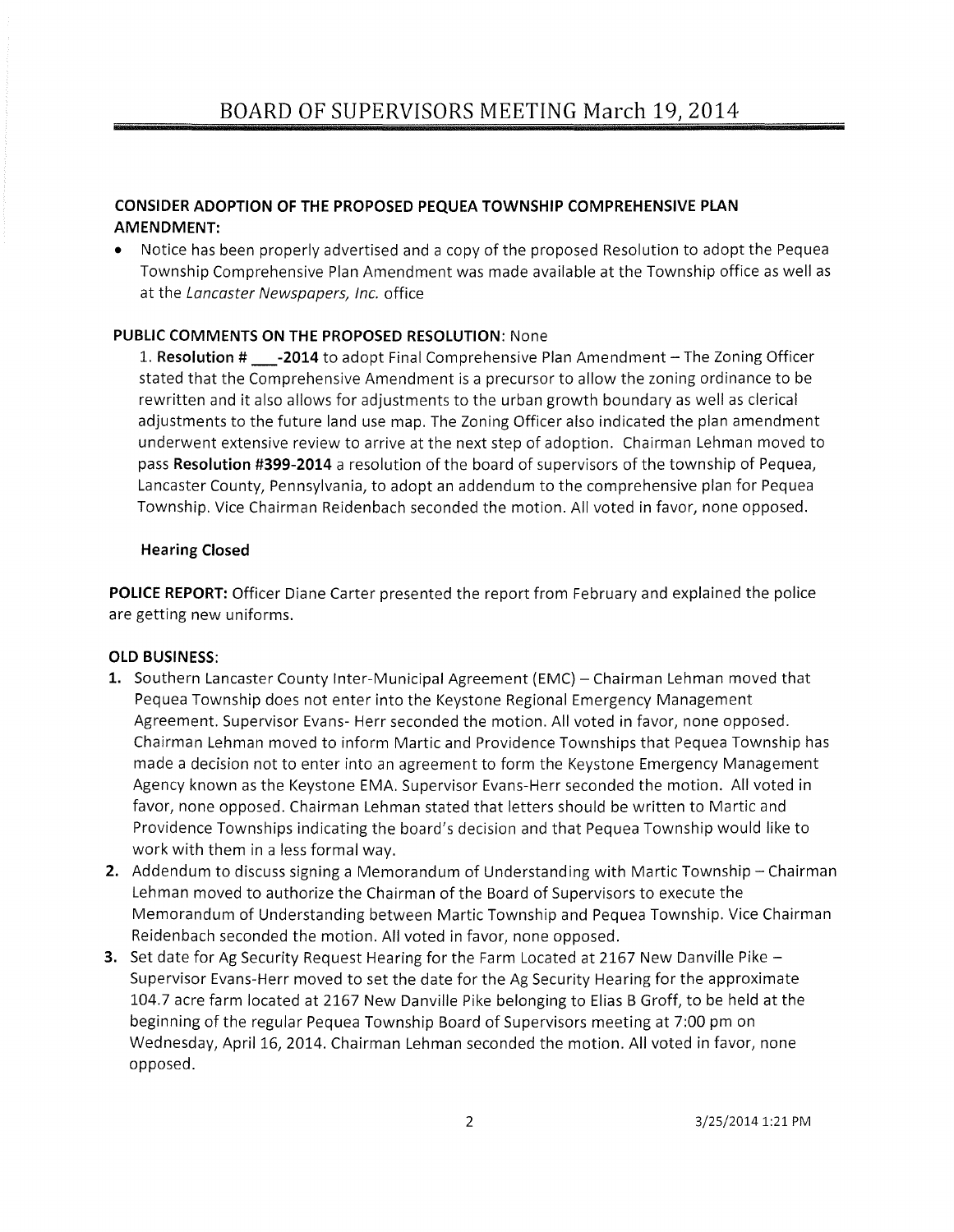**4.** Appoint to the Pequea Township Planning Commission to Fill the Unexpired Term of Bill Schall ending in January of 2016- Chairman Lehman moved to appoint Neil Freidly to the Pequea Township Planning Commission for the purpose of filling the unexpired term of Bill Schall ending January 2016. Vice Chairman Reidenbach seconded the motion. All voted in favor, none opposed. Chairman Lehman stated after the vote, that addendum under New Business was created because Mr. Freidly is an Alternate Zoning Hearing Board member by resolution.

#### **NEW BUSINESS:**

- 1. Storm Water Management The Zoning Officer indicated that the solicitor has reviewed the draft ordinance and made very few change recommendations. Rettew made the suggested changes and the draft of the ordinance has been provided to the township. The Zoning Officer stated that the Planning Commission will review the draft at their next meeting and that the Board of Supervisors should set a hearing date to adopt the ordinance prior to the May 7,2014 deadline. Chairman Lehman moved to instruct the township solicitor to prepare a legal advertisement for a public hearing on April 16, 2014 to adopt the Storm Water Ordinance. Vice Chairman Reidenbach seconded the motion. All voted in favor, none opposed.
- **2.** Millwood Industrial Park Road Dedication tabled
- **3.** Leif and Rebecca Anderson SWM Plan Waiver Request Chairman Lehman moved Waiver Approval under the following conditions:
	- 1. The applicant shall submit a minor stormwater plan and obtain a stormwater permit from the code enforcement officer prior to the installation of the stormwater facilities and construction of the proposed dwelling.
	- 2. The applicant shall reimburse Pequea Township for all costs incurred in conjunction with the stormwater plan review.
	- 3. The applicant provide copies of the Red Barn Consulting Plan dated December 2012. A letter from Red Barn should be provided indicating that the proposed construction does not adversely affect the plan as currently designed.

Vice Chairman Reidenbach seconded the motion. All voted in favor, none opposed.

- **4.** Flashing Light Corn Wagon Chairman Lehman moved that Pequea Township BOS authorize the township engineer, Mark Deimler to send the necessary letter to PennDOT supporting the installation of a warning sign combined with a warning beacon on Millersville Road just prior to the Village of New Danville. Vice Chairman Reidenbach seconded the motion. All voted in favor, none opposed.
- **5.** Lanc. Co. Conservation District Memorandum of Understanding Chairman Lehman moved to authorize the township secretary to execute the Memorandum of Understanding between the Lancaster County Conservation District and Pequea Township. Supervisor Evans- Herr seconded the motion. All voted in favor, none opposed.
- **6.** Junk Yard License Application April 1, 2014 Chairman Lehman moved to grant Junk Yard License to Kenneth Jenks to operate a Junk Yard for the term April 1, 2014 through March 31, 2015 upon receipt of payment. Supervisors Evans-Herr seconded the motion. All voted in favor, none opposed.
- **7.** Park and Recreation Board Recommendation to Allow Sales of T-Shirts at the Park with Proceeds for Flag Fund - Chairman Lehman moved to permit the sale of T-Shirts and hats by Park Board members or volunteers in the Silver Mine Park. Vice Chairman Reidenbach seconded the motion. All voted in favor, none opposed.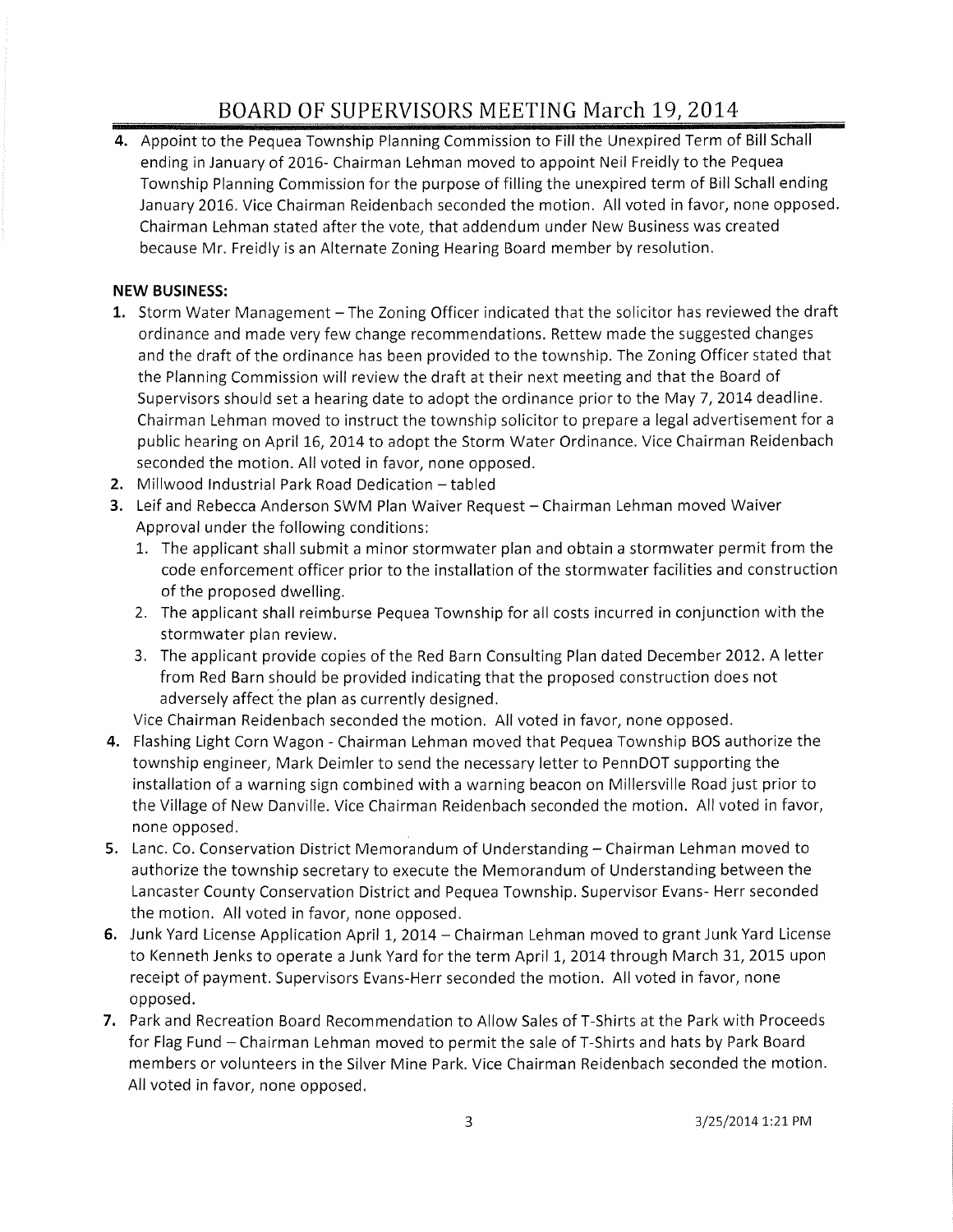- **8.** Establish Donation Fund for Flag Pole/Memorial fundraising activities Chairman Lehman stated that in order to establish a fund for the flag pole/ memorial at the park the Park Board needs to create a plan for the flag pole (i.e. location, appearance, memorial content), determine cost, establish a course of action to raise the funds, and a target date for the project fundraising and its completion. Chairman Lehman stated that it's necessary for the Park Board to use those points to formulate a plan by May. Chairman Lehman moved to open GL account number 387-001 known as the Flag Pole/ Memorial GL of the Park Donation Fund for the purpose of tracking donations for raising funds. Vice Chairman Reidenbach seconded the motion. All voted in favor, none opposed.
- **9.** Address Silver Mine Park Fallen Trees Fundraiser Chairman Lehman moved to deny the request for the fundraiser for fallen park trees at the park. Supervisor Evans-Herr seconded the motion. All voted in favor, none opposed.
- 10. Appoint Assistant Emergency Management Coordinator Chairman Lehman moved to appoint Mike Hall as Assistant Emergency Management Coordinator effective 3-19-2014. Vice Chairman Reidenbach seconded the motion. All voted in favor, none opposed.
- **11.** Appoint Assistant Treasurer Chairman Lehman moved to appoint Jill Kennedy Assistant Treasurer effective 3-1-2014. Vice Chairman Reidenbach seconded the motion. All voted in favor, none opposed.
- **12.** Appoint Open Records Officer Chairman Lehman moved to appoint Jill Kennedy Open Records Officer effective 3-19-2014. Vice Chairman Reidenbach seconded the motion. Chairman Lehman and Vice Chairman Reidenbach voted in favor. Supervisor Evans-Herr did not vote.
- 13. Appoint Alt Street Light Tax Collector Chairman Lehman moved to appoint Jill Kennedy Alternate Street Light Tax Collector effective 3-19-2014. Supervisor Evans-Herr seconded the motion. All voted in favor, none opposed.
- 14. Resolution # \_\_\_\_ -2014 Naming \_\_\_\_\_\_\_, Treasurer OR \_\_\_\_\_\_\_\_, Assistant Treasurer as Chief Administrative Officer as of March 1, 2014 for the purpose of carrying information to the Department of the Auditor General, and to administer funds with the Principal Financial Group. Chairman Lehman moved to pass **Resolution # 400-2014** Naming Lori Leitch, Treasurer OR Jill Kennedy, Assistant Treasurer as Chief Administrative Officer as of March 1,2014 for the purpose of carrying information to the Department of the Auditor General, and to administer funds with the Principal Financial Group. Supervisor Evans-Herr seconded the motion. All voted in favor, none opposed.
- **15.** Set Wages for full time Treasurer Lori Leitch effective 03-24-2014 Chairman Lehman moved to set wages for full time Treasurer Lori Leitch at \$17.50 per hour effective March 24, 2014. Supervisor Evans-Herr seconded the motion. All voted in favor, none opposed.
- 16. Accept Resignation of Neil Freidly as Alternate Zoning Hearing Board Member Chairman Lehman moved to accept the resignation of Neil Freidly as an alternate to the Zoning Hearing Board effective 3-19-2014. Vice Chairman Reidenbach seconded the motion. All voted in favor, none opposed.

Chairman Lehman wanted it noted that Mr. Freidly was appointed as an alternate zoning hearing board member by Resolution # 392-2014.

**PUBLIC COMMENT** (items not on the agenda)